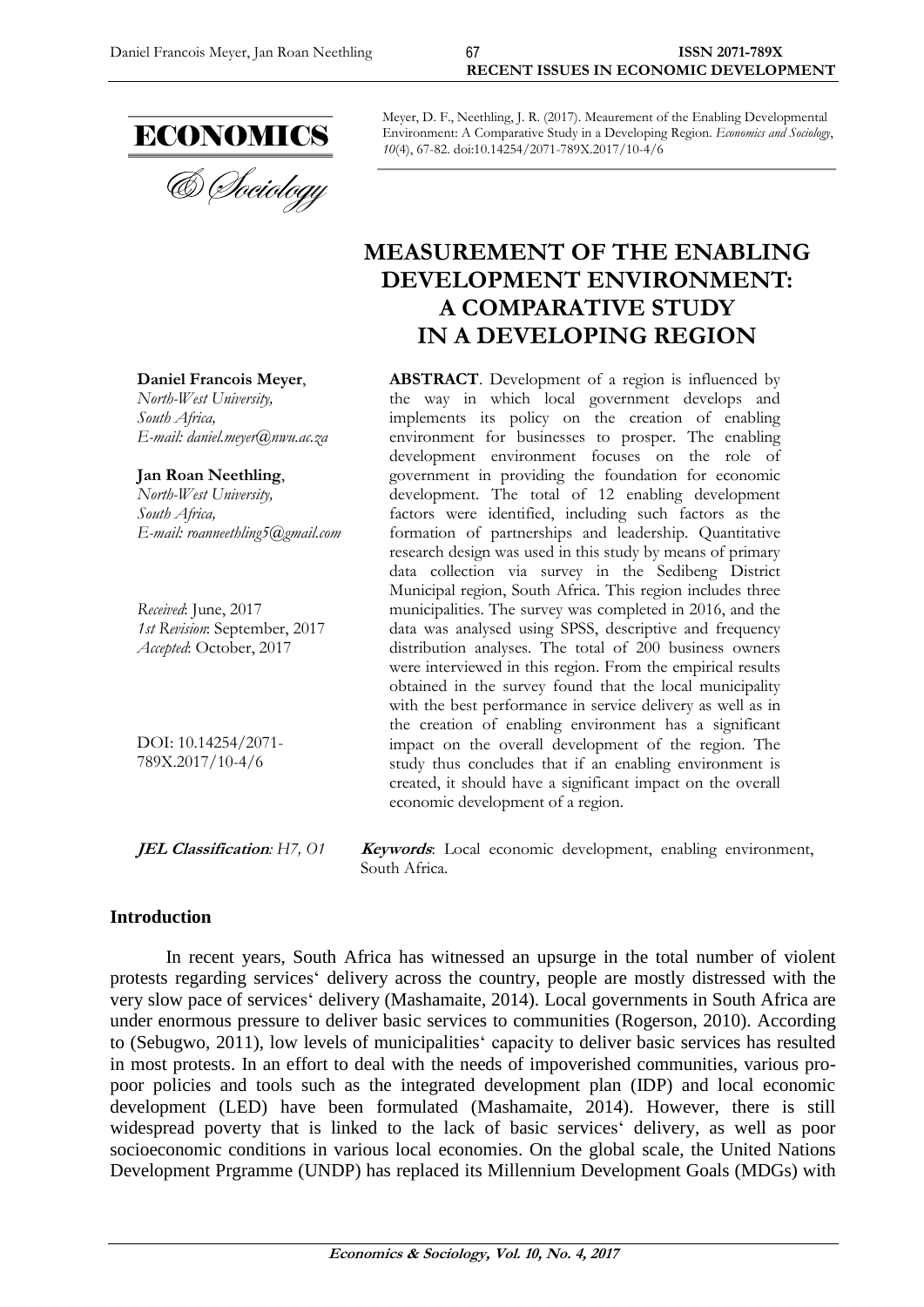the Sustainable Development Goals (SDGs). The SDG's includes social, economic and environmental aspects (Dlamani, 2016). South Africa is a partner in the implementation of these goals and any analysis of the enabling environment should take into account these goals.

The efficient delivery of basic services is important for any local region to prosper. The Local Economic Development (LED) may be seen as an approach of deliberate intervention by local government to promote sustainable development within a local economy (Leigh & Blakely, 2013; Streimikiene *et al.*, 2016; Lizińska *et al.*, 2017). Bartik (2003) states that LED is defined as the overall increase in the local economy's capacity to increase wealth for its residents. Local government is regarded as the main facilitator of LED (Shah & Shah, 2009). Given that South Africa faces numerous socioeconomic and structural problems, LED seeks to utilise the potential of areas so that to stimulate local economic systems to improve their economic environments. The local business sector is seen as one of the greatest assets for any local economy since it is creating the foundation for economic development (Huggins *et al*., 2014). It is the first priority of any region to retain and attract firms as well as to facilitate sustainable living standards for local citizens (Huggins *et al.*, 2014). Hindson and Meyer-Stamer (2007) state that as soon as the business environment improves, it will have a significant impact on local economic development (LED).

South Africa is currently facing numerous socioeconomic, political and macroeconomic problems, all of which influence economic growth in a negative way. Some of these problems include poverty, inequality and unemployment (Bexter, 2013; Shuaibu & Oladayo, 2016). One approach in addressing these various problems by the acting government of South Africa is the expansion of business activities and creationg of an enabling environment for the local businesses to prosper (Meyer *et al*., 2016a, b). The main objective of such an enabling environment is the creation of a framework which enables businesses to launch, develop and thus generate more jobs (ILO, 2014). The enabling environment is thus very important as it enables businesses to grow and sustain in terms of improved efficiency of their production with the direct help and assistance of local governments and other relevant community stakeholders (Bocken, 2014).

The Sedibeng District Municipality was selected as the study area in our case. It is situated at the southern section of the Gauteng province. The reason for the selection of the Sedibeng District Municipality is due to numerous protests and strikes that have taken place in the past few years, and the fact that the researchers are located in this region (this fact is thus leading to significant cost savings). The research process included various aspects of regional economic development and LED in the South African context. Given that businesses contribute significantly to the country's economic growth, specific reference was given to business owners' perception of local government in its creation of an enabling environment which is supposed to lead to prosperity within the Sedibeng District Municipality. The research process focused on the comparative analysis of three local municipalities and their role in creation of an enabling environment for businesses. The main goal of this research paper is to determine whether the provision of basic services and creation of an enabling environment could lead to increased economic development in a region. The survey was conducted in 2016. The specific scale used to determine the enabling environment was developed by (Meyer and Keyser, 2017). The reliability and construct validity of the instrument were tested using the Cronbach's Alpha Coefficient and Varimax Factor Analysis. The results indicate that the scale is a valid and reliable tool for researchers to evaluate and assess the level of an enabling environment created by local government in a specific region.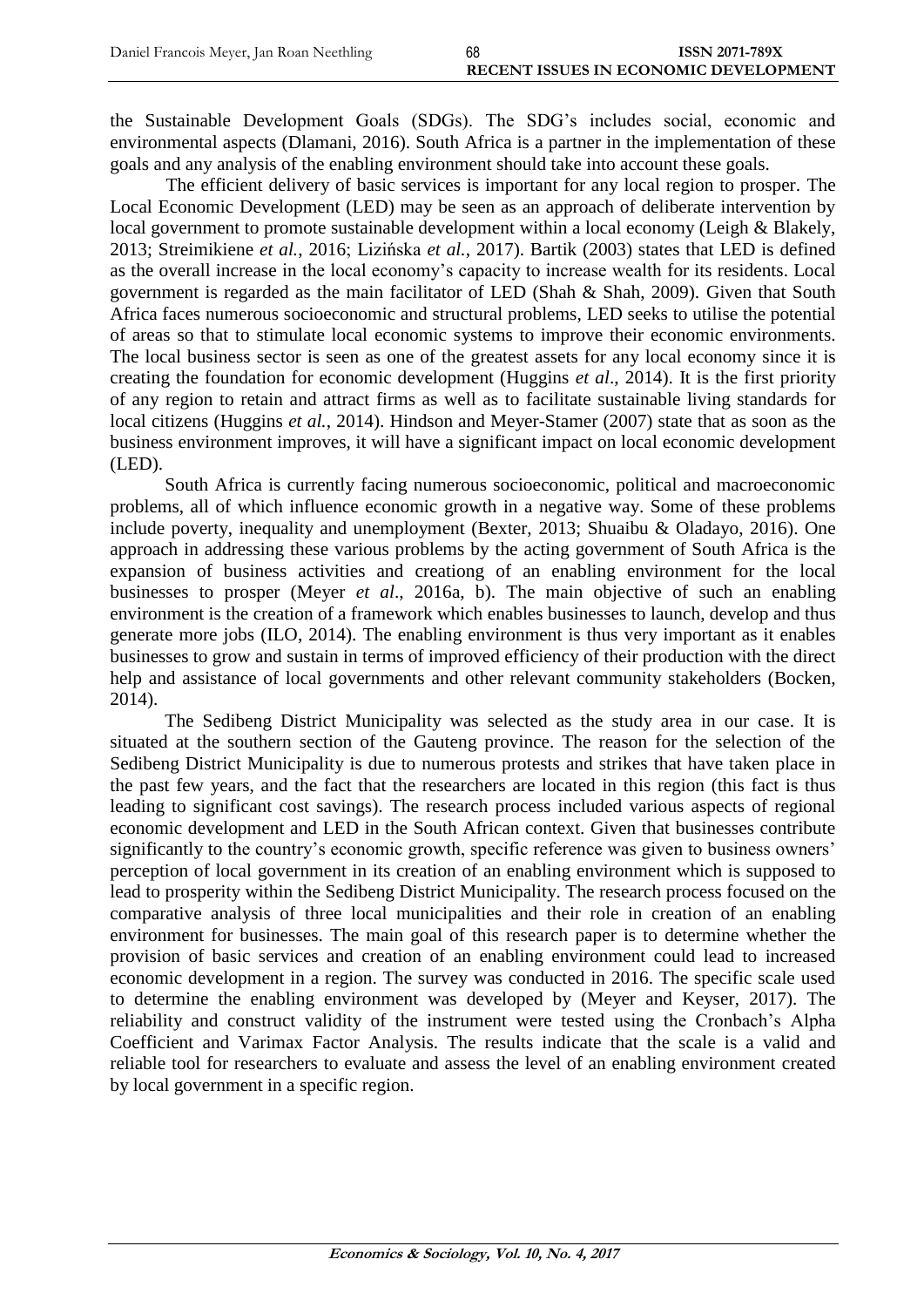## **1. Literature review**

In terms of the Constitution of the Republic of South Africa (1996), a municipality has the right to govern the local affairs of its communities, subject to national and provincial legislation. A municipality should also manage and structure its planning, budgeting and administration processes in order to give priority to the basic needs of the people. The objective of local government is to ensure the provision of services to communities in an adequate and sustainable manner in order to promote social and economic development (Republic of South Africa, 1996). The new constitution of 1996 transformed local government in South Africa from just delivering basic services to be developmental in its functions.

The White Paper on Local Government of 1998 reiterated that a "developmental local government" should be defined as a local government committed to work with citizens and groups within local communities in order to find sustainable ways to meet their economic and social needs (Schmidt, 2008). According to the White Paper on Local Government, basic services enhance the quality of life of citizens and increase their economic and social opportunities by promoting health, access to work, and by stimulating productive activities, as well as recreation (Republic of South Africa, 1998). The Municipal Systems Act, 2000 (Act 32 of 2000) states that the mandate for local government is the fulfilment of their constitutional obligations to ensure effective, sustainable and efficient municipal services in order to promote economic and social development. The Municipal Systems Act, is therefore directed at the establishment of certain policies and regulations in local government to ensure that services are provided in an equitable and transparent manner, and promotion of economic development.

An enabling environment is one in which a favourable economic environment is created to support, in a sustainable and efficient manner, all private and public role players in their contribution to political, social and economic development (Van Rooyen, 2013). An enabling environment is required to maximise service delivery in the local community (Mahlangu, 2013). Furthermore, local business is one of the three pillars of partnership formation for the effective delivery of service in an environment which is sustainable for businesses (D'Amato *et al*., 2009). The United Nations Industrial Development Organisation (UNIDO) (2008) asserts that there are various factors which contribute to the creation of an enabling environment, including efficient bureaucracy, a well-maintained infrastructure development, as well as a functional educational system. Meyer (2014) identified twelve factors which have a significant impact on the creation of an enabling environment within a local community:

*Partnership formation*: Partnership formation is based upon the principle that the local government creates an enabling environment in which economic activities can take place, and where the participation of the public and the private sector is facilitated (Srinivas, 2015). Marais (2012) states that partnership formation is the responsibility of the private sector, the local government and the local community that work together in order to improve the development of local communities.

*Structures, policies and initiatives*: The regulation and structures of local government is necessary in the accommodation and promotion of business development as well as the degree of policy implementation and capacity building (Rogerson, 1999). Local government should focus its spending and finances on the promotion of economic development, as well as the provision of basic needs (Meyer, 2014). Overall the municipalities' role and responsibilities should be focused on initiatives that add value to the local economy through skills development aimed at improving the employment rate.

*Leadership*: Leadership relies on management skills and requires attributes such as honesty, integrity, passion, commitment, a positive attitude and confidence (GGLN, 2010). GGLN (2010) further states that leadership consists of individual skills, but more importantly it relies on the institutional capacity of government and business. Todaro and Smith (2011) claim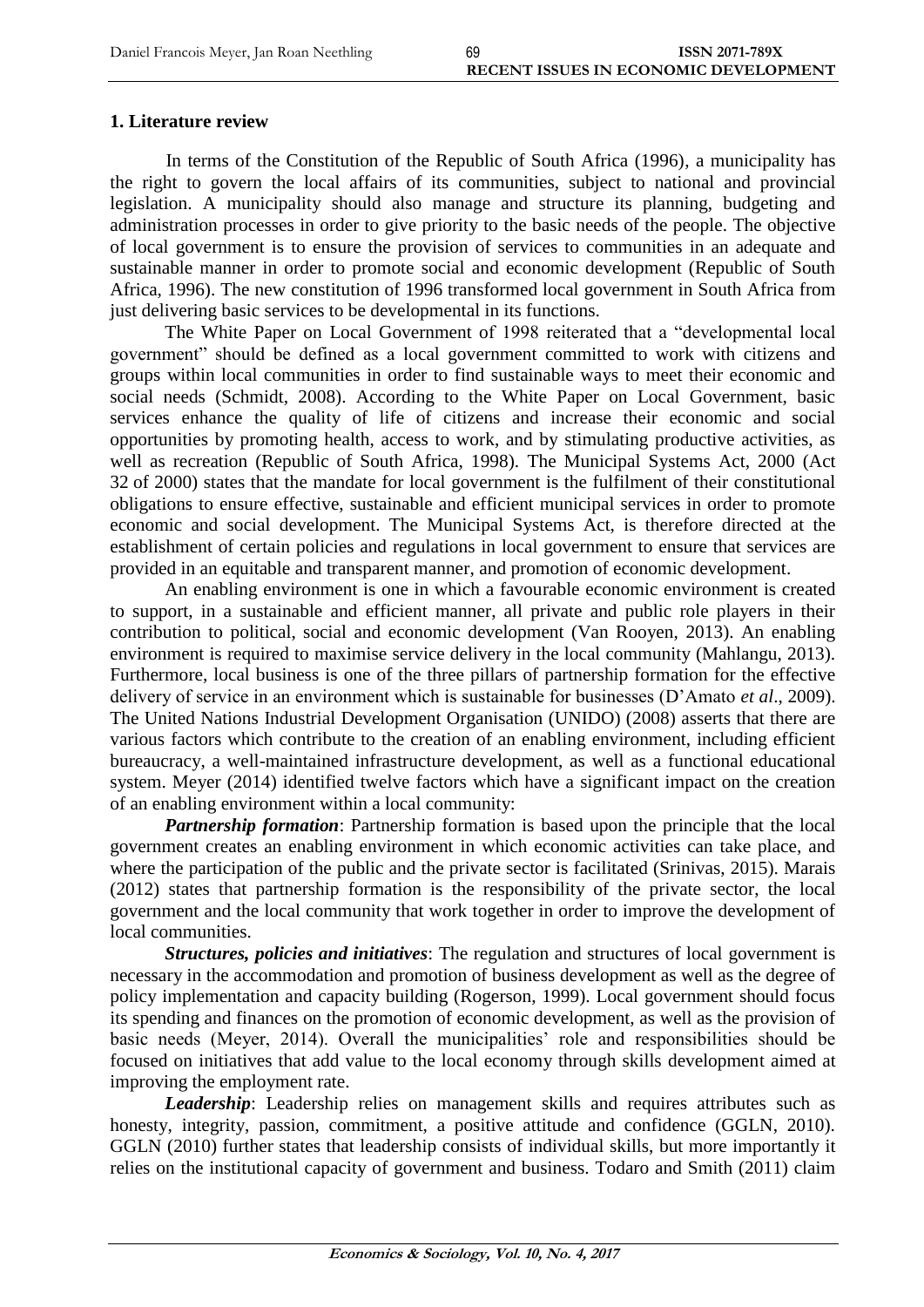that political will includes the courage and ability to commit to accountability and transparency for the development of all citizens within the local community. Political leadership is a critical component of the creation of an enabling environment as it focuses on the decisions made by the political party within a local government (Meyer, 2014).

*Social development initiatives and poverty alleviation*: Development is not only important for a faster growth rate, but also for the creation of a more sustainable future (National Treasury, 2015; Rajnoha and Lesníková, 2016; Slávik and Zagoršek, 2016). Social development refers to the human and social capital of the local community in terms of human, growth and economic development initiatives (Woolcock, 2002). Social development plays an integral role in providing poverty alleviation projects and the changing of laws, practices and regulations (Clark, 1993). South Africa needs inclusive growth aimed at addressing social and economic problems (National Treasury, 2015). South Africa has taken major strides in addressing the problems of poverty alleviation and removing inequalities, and the improvements in expenditure programmes will have a major influence on removing inequalities and improving the living standards of people in local communities (Leibrandt *et al.*, 2010).

*Economic development initiatives*: Economic sectoral development, enterprise development and the need for a safe and stable community are some of the major aspects of economic development initiatives (Rogerson, 2011). Rogerson asserts that LED forms part of economic development initiatives, which refers to one of the core functions of local government. The local economy should be based upon the needs of surrounding areas in terms of export promotion (Enright, 2003). Strengthening the export promotion of the local region will enable the growth of direct investments in local communities, as well as enabling job creation initiatives (Helmsing, 2003).

*Environmental and spatial plans*: Spatial planning is crucial for the creation of an enabling environment in which social, economic and environmental benefits are provided (Rydin & Pennington, 2000). The benefits of an integrated spatial development framework include the creation of predictable and stable conditions for development and investments by securing community benefits from development and the prudent use of land resources (Rydin & Pennigton, 2000). Environmental and spatial plans involve the Spatial Development Framework (SDF), nodal and corridor development, as well as environmental management practices (Meyer, 2014). In order to create a favourable enabling environment for businesses it is important for the local area to be accessible in terms of access to goods and services, as well as a clean physical environment (Arnold, 2013).

*Infrastructure development*: Infrastructure is a very critical factor in ensuring the efficient functioning of an economy by stimulating growth and promoting employment. Periods of high unemployment and low economic growth should see government spending heavily on labour intensive infrastructure projects (Provincial Treasury, 2012). History has shown that the most appropriate tools for promoting economic growth are investment in internal infrastructure and contribution to investments in the tertiary sector (Kessides, 1993). Infrastructure backlogs are a major concern in South Africa as they seriously hamper economic activities (Perkins, 2011).

*The development of human resources:* According to HRDSA (2014) human resource development is necessary for local economic development as it measures the aggregate skills of a region's workforce, but more importantly it focuses on the capacity and flexibility of the workforce in adjusting to the rapid changes in production, technology and trade organisation. The ability to respond to the ever changing efficiency and speed is something in which many countries seek a competitive advantage (HRDSA, 2014). Marketing, entrepreneurial development, a skilled labour force and the protection of workers are needed in order to balance the flexible labour regulations in a country (ILO, 2010). Therefore the development of human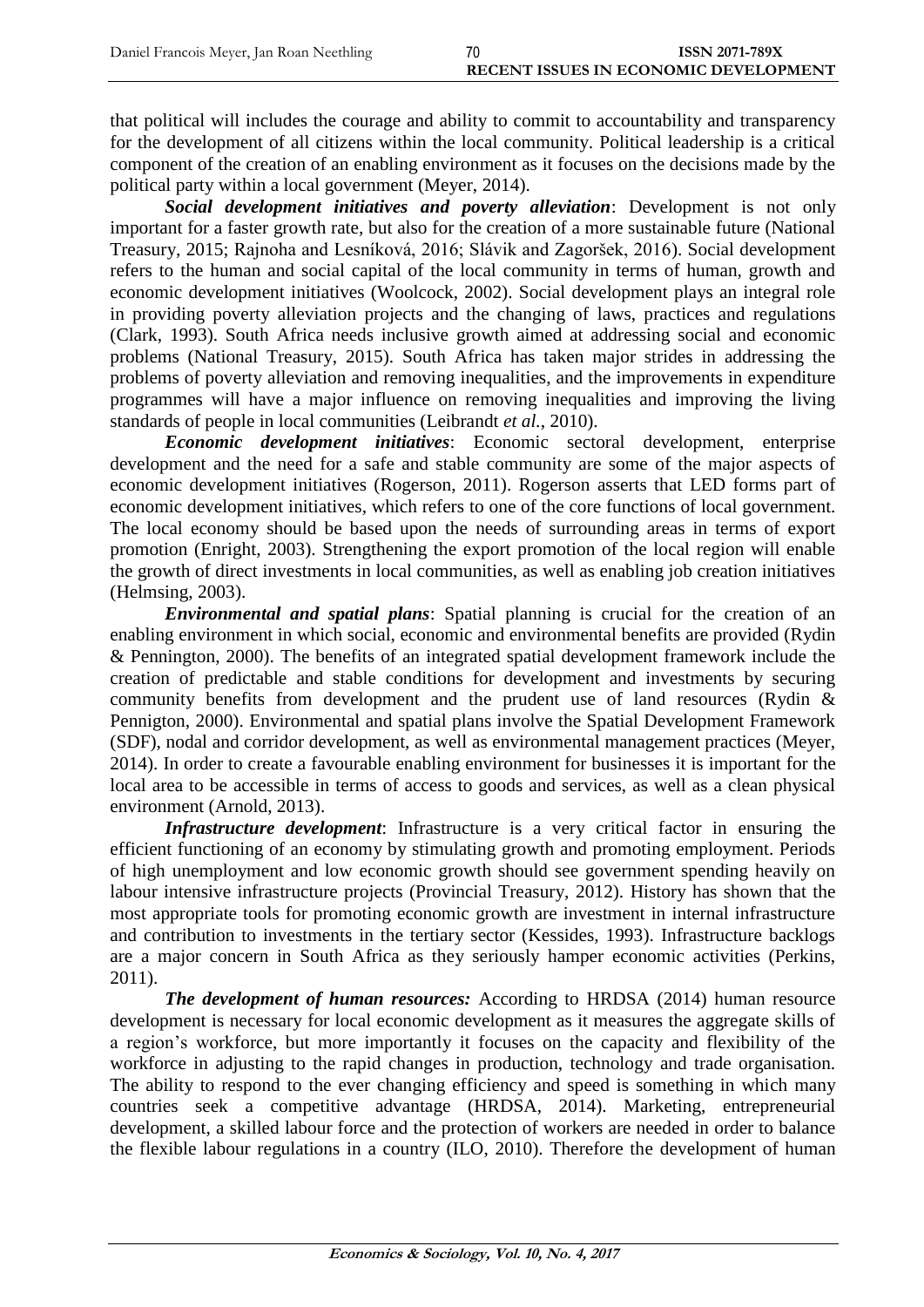capital may lead to a better formal economy within the various sectors of the national government.

*The development of entrepreneurship and SMME's:* **The development of entrepreneurs** in society brings about job creation initiatives, as well as the development of management in any organisation (Nonaka, 1994). The growth of new business can be attributed to capacity building, the adoption of new services and goods, as well as the development of human resources (Nonaka, 1994). Local government should be able to provide an enabling environment for new businesses in the sense that it should create new opportunities for meeting a specific need of society (Gnyawali & Fogel, 1994).

*Access to transport and opportunities*: Transportation can enhance economic growth and increase the local customer base for services, such as shopping malls, educational facilities, medical facilities and rural transportation (Brown & Katz, 2011). Better access to markets, transport and ICT allow for economic opportunities within the local government (Sibisi, 2009). Access to better transport facilities will contribute highly towards the development of an area because it forms part of the overall infrastructure of the region in terms of access to local markets and other trade related transportation.

*Agricultural development*: In most of the developing countries for example Pakistan, India and Sri-Lanka the agricultural sector forms a large percentage to the contribution to gross domestic product (GDP) (Dasgupta *et al*., 2007). Van Zyl *et al.* (1996) reiterates that agricultural development plays a major role in enhancing food security, reducing poverty through rural development, reducing environmental impact on agricultural production as well as improving access to international agricultural markets. Aliber (2003) asserts that agricultural development plays a significant role in the elimination of poverty as well as the improvement in living standards.

*Safety and security*: Crime prevention is another important factor in the creation of an enabling environment. High levels of crime will have a negative impact on society, local businesses and the environment (Carroll & Buchholtz, 2014). According to Todaro and Smith (2011), tackling the problem of corruption would increase public trust and lower levels of illegitimate private gain. In addition to this, as society grows wealthier; good governance needs to be maintained within the local government. Crime is considered a social problem which influences the development of the community, as well as the development of people. A study by Goulas and Zervoyianni (2012) reveal that high crime rates are usually associated with low levels of HDI (Human Development Index), and as a result influence the quality of human capital within a specific region.

## *1.1 Profile of the study area*

The Sedibeng District Municipality is situated in the southern-most part of the Gauteng province, and is the third largest contributor to the economy of the Gauteng province (The Local Government Handbook, 2016). *Table 1* is a summary of key statistics for the Sedibeng region. The total geographical area of the Sedibeng District Municipality covers approximately 4 620 square kilometres km<sup>2</sup> (StatsSA, 2016; Sedibeng District Municipality, 2016).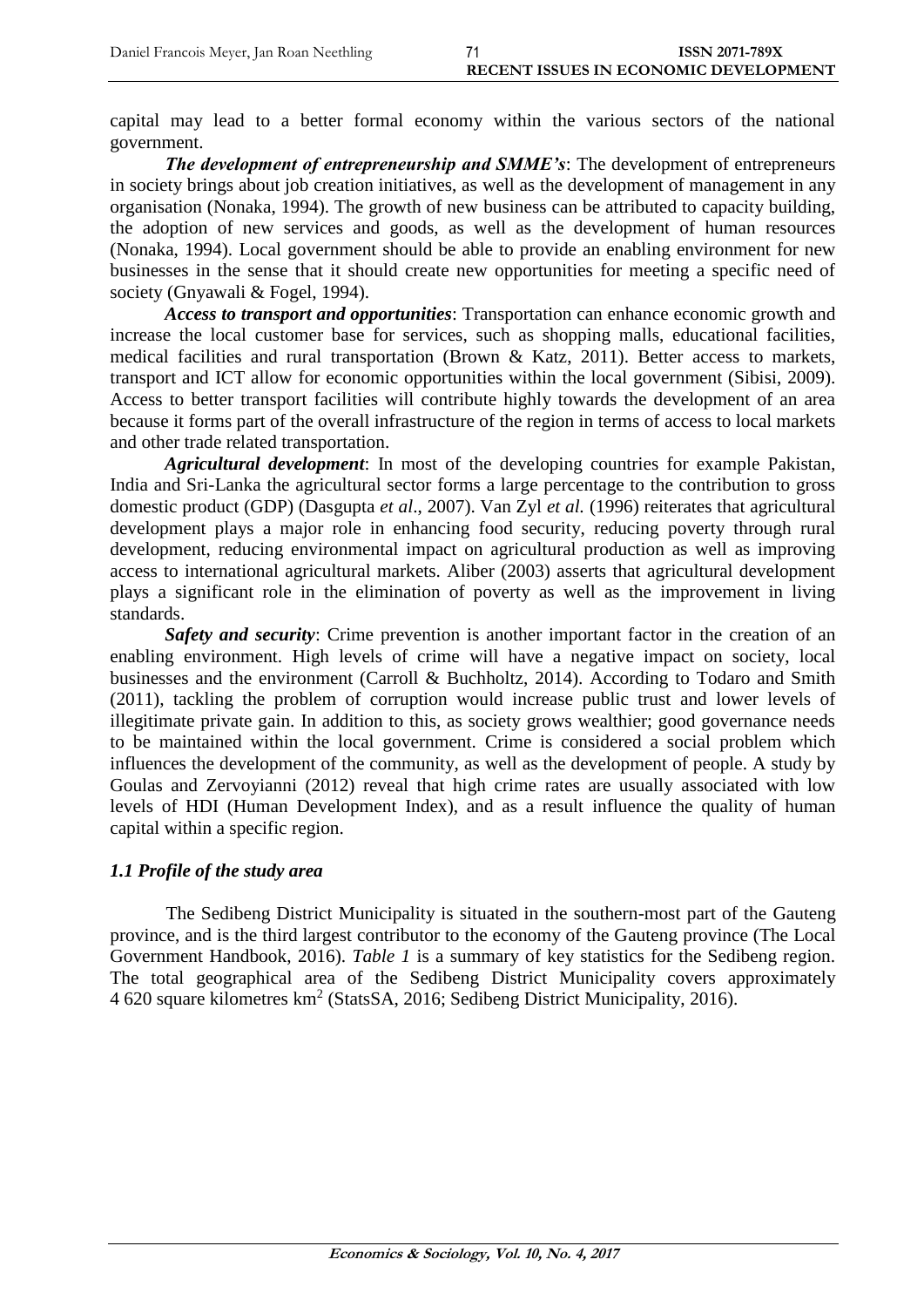

Figure 1. The three local municipalities within the Sedibeng District Municipality *Source*: Sedibeng District Municipality (2016).

The total population size of the Sedibeng District Municipality is 916 484 people, a population growth of 1.43% per annum (StatsSA, 2016). The district municipality includes towns such as Vanderbijlpark, Meyerton, Heidelberg and Vereeniging, with the major townships including Sebokeng, Boipatong, Sharpville, Bophelong and Everton (The Local Government Handbook, 2016).

| Indicator                   | Emfuleni Local                                                     | Midvaal Local                                              | Lesedi Local                      | <b>Sedibeng District</b>                                                     |
|-----------------------------|--------------------------------------------------------------------|------------------------------------------------------------|-----------------------------------|------------------------------------------------------------------------------|
|                             | Municipal area                                                     | Municipal area                                             | Municipal area                    | Municipal area                                                               |
| Area $(km2)$                | $1275 \text{ km}^2$                                                | $2310 \text{ km}^2$                                        | $1040 \text{ km}^2$               | 4 620 $km^2$                                                                 |
| Towns and cities            | Sebokeng,<br>Vanderbijlpark,<br>Vereeniging,<br>Evaton, Sharpville | Meyerton, De Deur<br>Walkerville, Vaal<br>Marina, Eikenhof | Heidelberg,<br>Devon, Vischkuil   | (Includes all the<br>cities and towns<br>from three local<br>municipalities) |
| Population                  | 721 663 (78.7%)                                                    | 95 301 (10.4%)                                             | 99 520 (10.9%)                    | 916 484                                                                      |
| Households                  | 220 135 (78%)                                                      | 29 965 (10.7%)                                             | 29 668 (10.6%)                    | 279 768                                                                      |
| Household size<br>(average) | 3.30                                                               | 3.20                                                       | 3.40                              | 3.30                                                                         |
| Population<br>Growth (p.a.) | 0.92%                                                              | 3.94%                                                      | 3.26%                             | 1.43%                                                                        |
| People per km2              | 565 $p/km2$                                                        | 41 $p/km^2$                                                | 95.5 $p/km^2$                     | 197.9 $p/km^2$                                                               |
| Main economic<br>sectors    | Manufacturing<br>and retail.                                       | Manufacturing<br>and agriculture.                          | Manufacturing<br>and agriculture. | Manufacturing<br>and agriculture.                                            |
| GDP growth<br>2011 to 2016  | 0.9%                                                               | 2.4%                                                       | 1.8%                              | 1.3%                                                                         |

Table 1. Sedibeng District Municipality overview

*Source*: Sedibeng District Municipality (2016).

## **2. Methodological approach**

The survey method was used in this study to collect primary data from business owners within the Sedibeng District Municipality. The main goal of this survey was to evaluate the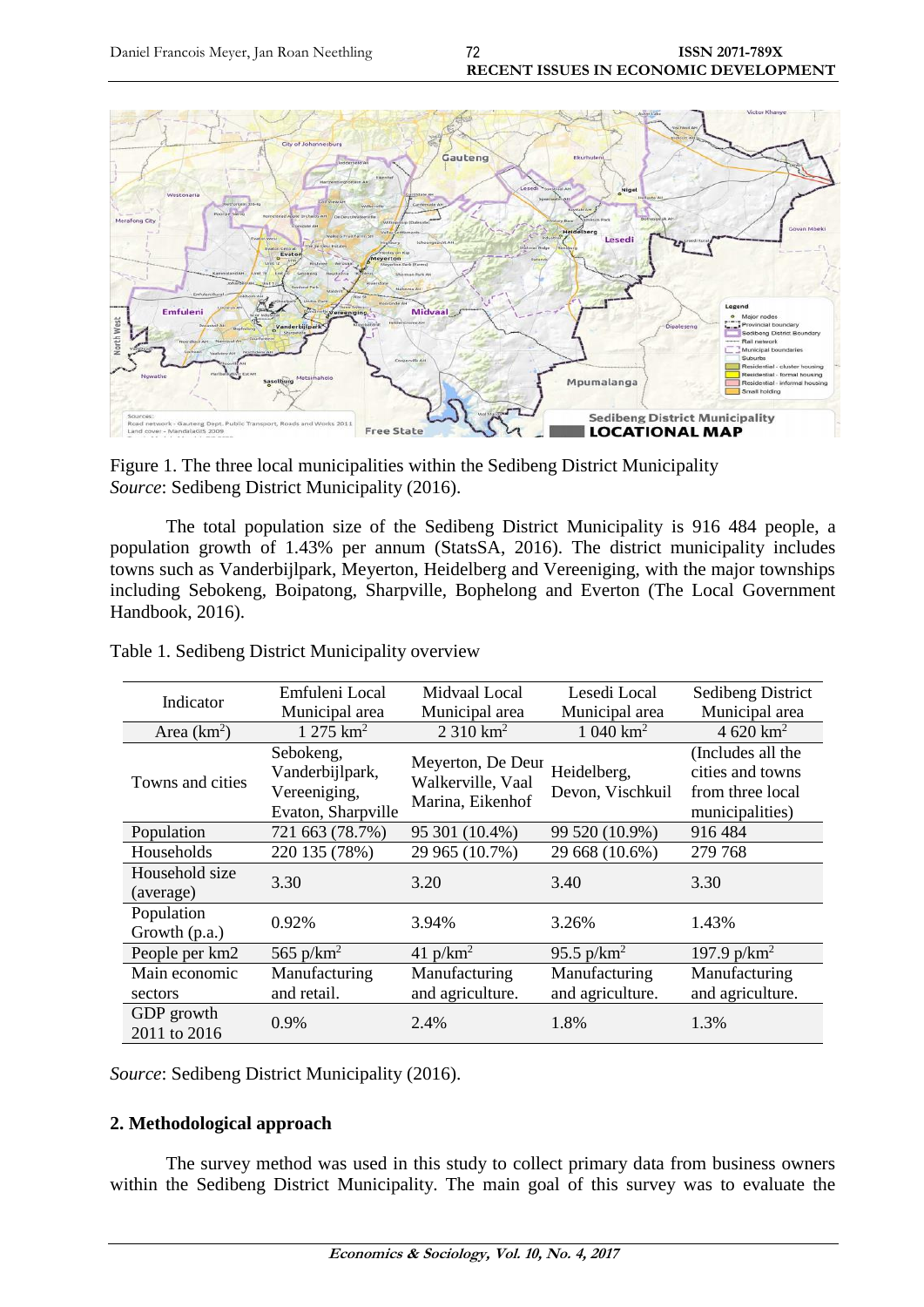perceptions of business owners in the Sedibeng District Municipality with regard to service delivery and the factors contributing to the creation of an enabling environment. Businesses are seen as one of the pillars for the "LED triangle" and it is important to evaluate their perceptions of the government in terms of creating an enabling environment to prosper (Rodríguez-Pose & Tijmstra, 2005). The survey was completed from June to July 2016 by the researchers who handled all the interviews. The questionnaire consisted of general descriptive questions on the specific businesses such as size and type of business, and closed-ended perception questions regarding service delivery, municipal practices, and factors enabling environment using Likert scale. The survey data was analysed by using SPSS and included descriptive and frequency distribution analysis. The target population used in this study was business owners within the Sedibeng District Municipality. The sample size in this study consists of 200 business in total which include 100 business within the Emfuleni Local Municipality, 50 for the Midvaal Local Municipality and 50 in the Lesedi Local Municipality. The sample size was chosen due to the large percentage of businesses in the Emfuleni local municipality and the lower percentage of businesses in the Midvaal and Lesedi local municipalities. The total number of businesses in each area are not known to the exact number. Local telephone directories were consulted to determine the approximate number of local businesses. A 10% sample size was selected in this study. The data collected from the business owners are useful in providing insight into how well the specific municipality is able to provide an enabling environment and an evaluation of the factors contributing to an enabling environment.

The primary data were analysed within this study using the Statistical Package for Social Sciences 22 (SPSS). The most basic approach of determining the level of service delivery was the use of descriptive statistics, including frequency distributions such as the mean, standard deviation, skewness and kurtosis. The five-point Likert scale was used to determine the level of respondents' satisfaction, where one (1) was very poor, (2) poor, (3) average, (4) good and five (5) was very good.

#### **3. Conducting research and results**

*Table 2* gives a description of the basic demographic information of the business owners. Most of the business owners were between the ages of 40 and 59, indicating that business are generally owned by older people and the younger generation finds it difficult to start and develop businesses. Nearly 60 percent of the total respondents only had a matric certificate or diploma, showing that the business owners had a relatively low level education, while 31 percent of the total number of respondents had a degree or post-graduate degree.

| Number of respondents per<br>municipal areas<br>(% in brackets) | Age groups of<br>respondents<br>(% in brackets) | Gender of<br>respondents<br>(% in brackets) | Highest level of education of<br>respondents (% in brackets) |
|-----------------------------------------------------------------|-------------------------------------------------|---------------------------------------------|--------------------------------------------------------------|
| Emfuleni area (50%)                                             | $20-29(4%)$                                     | Male (53%)                                  | Primary school (9%)                                          |
| Midvaal area (25%)                                              | 30-39 (22%)                                     |                                             | Secondary school (32%)                                       |
|                                                                 | 40-49 (31%)                                     |                                             | Certificate or diploma (28%)                                 |
| Lesedi area $(25%)$                                             | 50-64 (34%)                                     | Female (47%)                                | Degree $(21\%)$                                              |
|                                                                 | Older than $64(9%)$                             |                                             | Post-graduate degree (10%)                                   |

Table 2. Basic demographic information of business owners

*Source*: Survey Data (2016).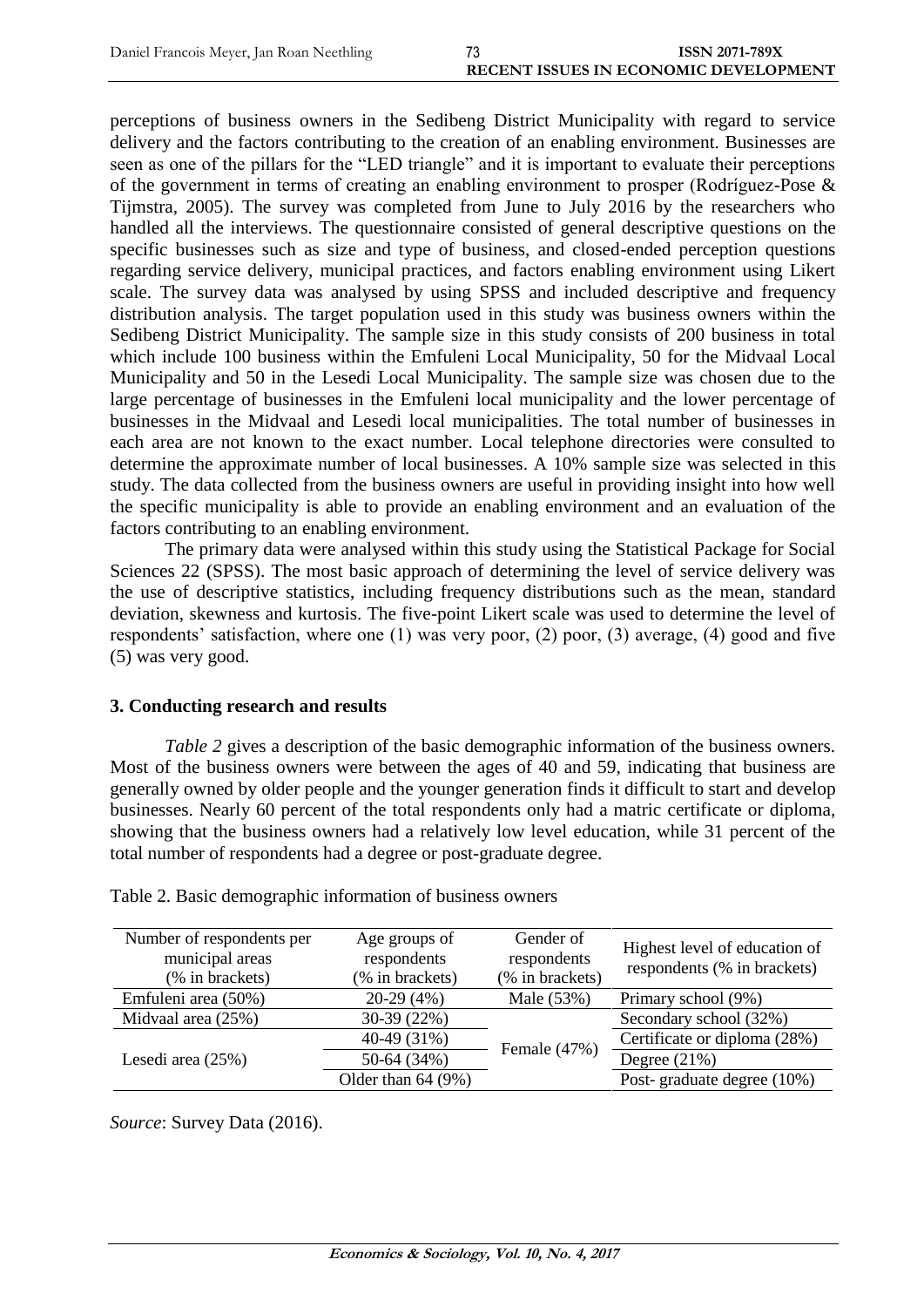*Table 3* is a summary of the types of businesses included in the survey. Nearly 47 percent of the total number of respondents were only the owner but not the manager of the firm, while nearly 33 percent of the total number of respondents were only manager but not the owner of the firm. Most of the organisations were micro/very small (55%), while only 8 percent of the total number of respondents were very large businesses. Most of the business were operating in the retail sector, nearly 44 percent followed by the services sector of 25 percent. The largest number of full time workers were between 1 and 10 full time workers (55 percent), while only three percent of the total number of full time workers had 200 or more workers.

| Role of business owners        | Size of business | Business sector (% in | Number of full time workers |
|--------------------------------|------------------|-----------------------|-----------------------------|
| (% in brackets)                | (% in brackets)  | brackets)             | (% in brackets)             |
| Owner and manager              | Micro to very    | Retail and Trade      |                             |
| (20%)                          | small $(55\%)$   | (44%)                 | 1 to 10 workers $(55%)$     |
| Owner but not manager<br>(47%) | Small (24%)      | Transport (6%)        | 11 to 50 workers (33%)      |
|                                | Medium $(13%)$   | Agriculture (5%)      | 51 to 200 workers (9%)      |
| Manager but not owners         |                  | Mining $(6%)$         |                             |
| (33%)                          | Large $(8\%)$    | Manufacturing (14%)   | More than 201 workers (3%)  |
|                                |                  | Services (25%)        |                             |

Table 3. Business description details (details of businesses included in the study)

*Source*: Survey Data (2016).

The next section is a comparative analysis of the three local municipalities within the Sedibeng District Municipality. The comparative analysis include aspects such as the general perceptions of service delivery, public service delivery perceptions, municipal practices perceptions and the factors contributing to the creation of an enabling environment. *Table 4* illustrates the general perception of service delivery in terms of the quality of overall public services. The lowest recorded mean value (between 0 and 4) were Emfuleni at 1.95 while the highest recording mean was Midvaal at 3.18. Overall it can be concluded that public service delivery within the Midvaal area is better than both the ELM and LLM.

Table 4. Descriptive statistics for general perception of service delivery

| <b>Service Delivery Perceptions</b>           | Mean value            |                     |                    | Result                          |
|-----------------------------------------------|-----------------------|---------------------|--------------------|---------------------------------|
| Municipal area                                | Emfuleni<br>$(N=100)$ | Midvaal<br>$(N=50)$ | Lesedi<br>$(N=50)$ | Best performing<br>municipality |
| <b>General Perception of Service Delivery</b> | 195                   | 3.18                | 2.44               | Midvaal                         |

Public services may be defined as those specific services which are funded completely by the taxation of businesses and citizens, as such it is the responsibility of the local government to provide these specific services to the communities and businesses in the most efficient and effective manner (Humphreys, 2007, p. 8). For the purpose of this study it was decided to make use of five different public service delivery categories, such as water availability, electricity supply, roads provision and maintenance as well as incorrect municipal accounts. The Five-Point Likert scale was used for this study, which indicates that the closer the numerical value is to 5, the more satisfied the business owners are with service delivery and vice versa. The main aim of this analysis is to evaluate the differences in perceptions for the three respective municipalities.

*Table 5* gives an indication of the public service delivery perceptions based on the various factors. Overall, the Midvaal Local Municipality (MLM) are performing better than both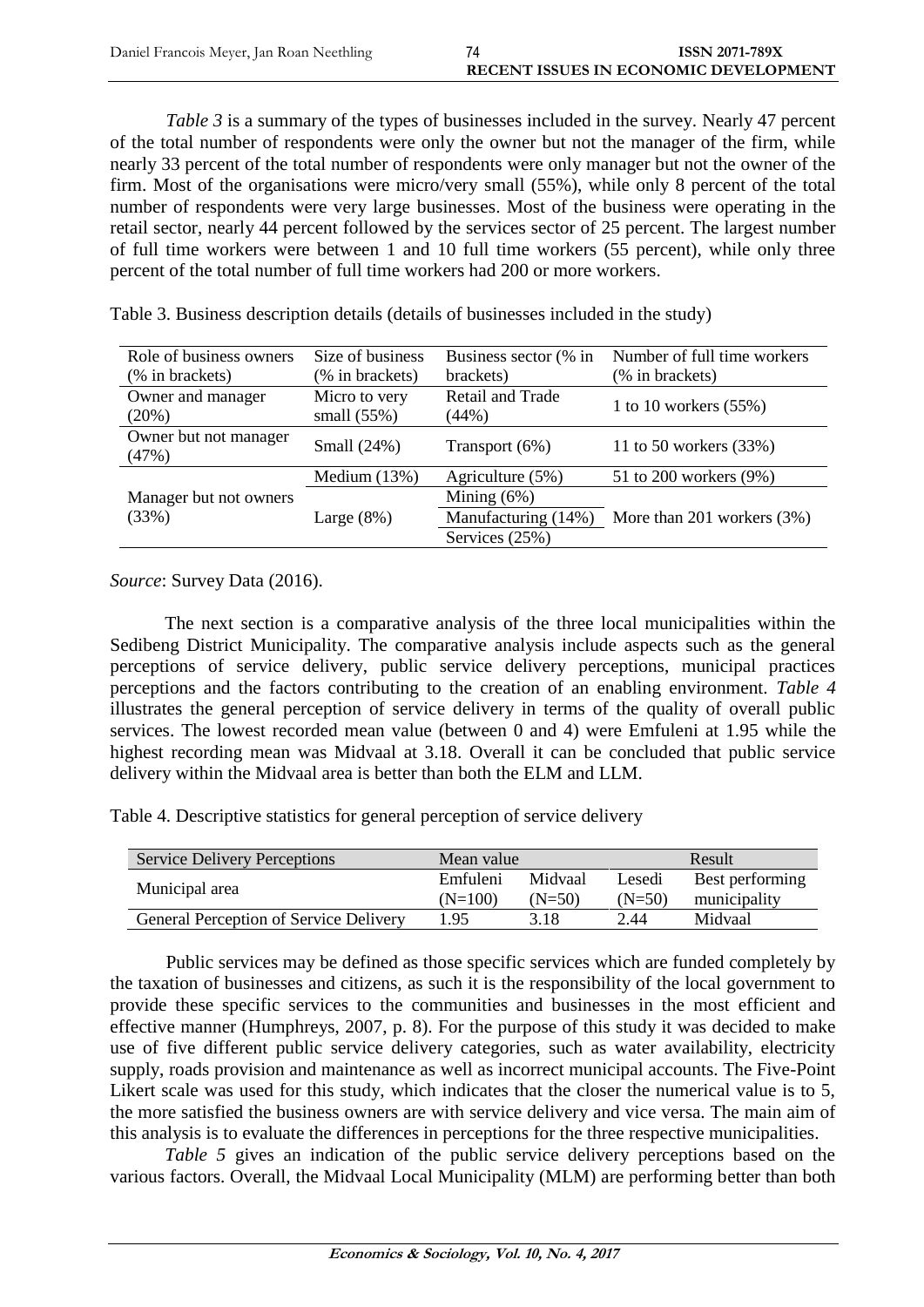Lesedi Local Municipality (LLM) and the Emfuleni Local Municipality (ELM) in terms of public services. Areas where the MLM may improve includes planning and zoning regulations as well as the provision of electricity. The ELM and LLM needs to focus on areas such as the quality of roads infrastructure, availability of water and the provision of correct municipal accounts. One major concern from the business owners in both the ELM and the LLM was the standards of the public roads within their communities, which indicated a calculated mean of (2.00) and (2.18) respectively. Electricty provision is also major concern for the business owners within the ELM and MLM which showed a mean value of (2.46) and (3.74) respectively.

| Public services                     | Mean value            |                     |                    | Result                          |
|-------------------------------------|-----------------------|---------------------|--------------------|---------------------------------|
| Municipal area                      | Emfuleni<br>$(N=100)$ | Midvaal<br>$(N=50)$ | Lesedi<br>$(N=50)$ | Best performing<br>municipality |
| (1) Availability of water           | 3.23                  | 4.61                | 4.52               | Midvaal                         |
| (2) Correct municipal accounts      | 3.28                  | 4.12                | 3.06               | Midvaal                         |
| (3) Zoning and planning regulations | 3.17                  | 3.16                | 2.92               | Emfuleni                        |
| (4) Electricity provision           | 2.46                  | 3.74                | 3.86               | Lesedi                          |
| (5) Quality of roads                | 2.00                  | 3.56                | 2.18               | Midvaal                         |
| Total average                       | 2.83                  | 3.84                | 3.31               | Midvaal                         |

Table 5. Descriptive statistics for public service delivery perceptions

*Source*: Survey Data (2016).

Municipal practices should further be defined as the delivery of services to the local communities in terms of Human Resource Development, Local Economic Development and leadership (Pretorius & Schurink, 2007). For the purpose of this study, it was decided to use six municipal practices such as red tape regulations, unstable management, vague and uncertain policies, corruption and irregular practices as well as poor public participation. The business owners ranked each of the factors whereby 1 is indicated as a low impact on the business, while the number 5 was indicated as a high negative impact on business activities. *Table 6* is a representation of the the impact that municipal practices have on the flow of business activities. Overall, most of the municipal practices influenced the Midvaal Local Municipality business owners the least, meaning that the specific factors which may have a negative influence on business activities are less significant. Areas for improvement within the Midvaal Local Municipality (MLM) may include an improvement in red tape regulations as well as municipal services costs. Municipal practices which have a significant impact on the the local economy within the Emfuleni Local Municipality includes corruption and irregular practices as well as poor public participation. Corruption and irregular practices as well as municipal services costs have a negative influence on business activities within the Lesedi local Municipality, however, areas where it is less significant and have a lower impact on business activities include vague and uncertain policies and poor public participation between businesses, people and the local communities.

| Table 6. Descriptive statistics for Municipal Practices |  |  |  |
|---------------------------------------------------------|--|--|--|
|---------------------------------------------------------|--|--|--|

| Municipal practices (negative)   | Mean value |          | Result   |                 |
|----------------------------------|------------|----------|----------|-----------------|
| Municipal area                   | Emfuleni   | Midvaal  | Lesedi   | Best performing |
| (Target: Low mean value)         | $(N=100)$  | $(N=50)$ | $(N=50)$ | municipality    |
| (1) Red tape regulations         | 2.56       | 2.96     | 3.46     | Emfuleni        |
| (3) Vague and uncertain policies | 2.86       | 2.72     | 2.82     | Midvaal         |
| (4) Unstable management          | 3.14       | 2.56     | 3.36     | Midvaal         |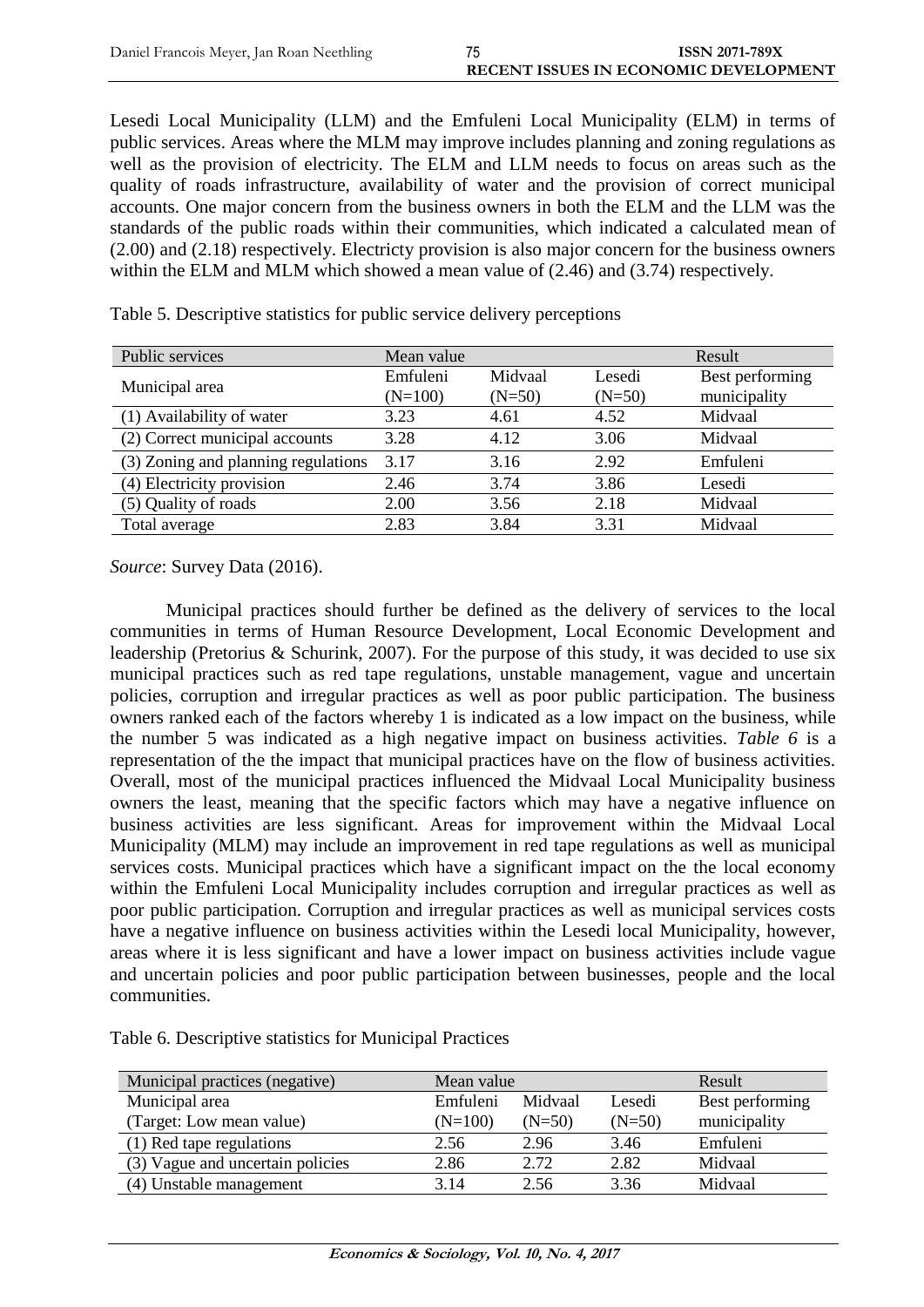| (5) Poor public participation                     | 3.42 | 2.44 |      | Midvaal  |
|---------------------------------------------------|------|------|------|----------|
| (6) Municipal services costs (Rates and<br>taxes) | ר ר  | 3.52 | 4.20 | Emfuleni |
| Total average (lowest score)                      | 3.07 | 2.81 | 3 53 | Midvaal  |

*Source*: Survey Data (2016).

In order for businesses to grow and succeed, there has to be some initiative from the local government to improve basic service delivery and to provide an enabling developmental environment. The twelve factors are evaluated within the study region. *Table 7* shows the basic descriptive statistics of the business owner's perceptions towards the twelve factors of the enabling environment.

Table 7. Factors contributing to the creation of an enabling environment

| <b>Enabling Environment Factors</b>         | Mean value |          |          | Result          |
|---------------------------------------------|------------|----------|----------|-----------------|
| Municipal area                              | Emfuleni   | Midvaal  | Lesedi   | Best performing |
|                                             | $(N=100)$  | $(N=50)$ | $(N=50)$ | municipality    |
| (1) Improvement to access to transportation | 2.87       | 3.30     | 3.78     | Lesedi          |
| (2) Entrepreneurship development            | 2.91       | 2.80     | 2.65     | Emfuleni        |
| (3) Structures and policies                 | 2.71       | 3.42     | 2.80     | Midvaal         |
| (4) Economic Development Initiatives        | 3.44       | 3.40     | 1.96     | Emfuleni        |
| (5) Partnership Formation                   | 2.04       | 3.38     | 2.70     | Midvaal         |
| (6) Environmental and spatial plans         | 2.71       | 3.02     | 3.12     | Lesedi          |
| (7) Agricultural development                | 2.84       | 2.76     | 3.86     | Lesedi          |
| (8) Infrastructure plans                    | 2.96       | 3.18     | 2.72     | Midvaal         |
| (9) Safety and security                     | 3.62       | 2.78     | 3.70     | Lesedi          |
| $(10)$ Leadership                           | 2.94       | 3.46     | 2.20     | Midvaal         |
| (11) Development in Human resources         | 2.37       | 3.12     | 2.46     | Midvaal         |
| (12) Poverty alleviation and social         | 1.87       | 3.40     | 1.89     | Midvaal         |
| development                                 |            |          |          |                 |
| <b>Total Average Score</b>                  | 2.77       | 3.16     | 2.82     | Midvaal         |

*Source*: Survey Data (2016).

The top performing municipality is Midvaal (scoring six out of the twelve factors), while Lesedi and Emfuleni only have four and two respectively. The Midvaal Local Municipality (MLM) are strong in terms of partnership formations (linkage between business, government and community), structures and policies, leadership, human resource development as well as poverty alleviation and social development. The Emfuleni Local Municipality (ELM) are strong in terms business development and economic development intiatives, such as (LED) Local Economic Development. The Lesedi Local Municipality (LLM) are good in terms of access to transportation, improving the spatial framework and environmental plans, agricultural development as well as safety and security. In terms of the provision of an enabling environment within a certain region, it is important for the local government to create the space for development initiatives. Overall the Midvaal Local Municipality are performing very good in terms the creation of an enabling environment and overall economic development objectives, however, some areas need more focus such as agricultural development and entrepreneurship development.

From the results obtained from the business survey it can be conluded that the Midvaal Local Municipality (MLM) are performing the best in terms of the provision of basic services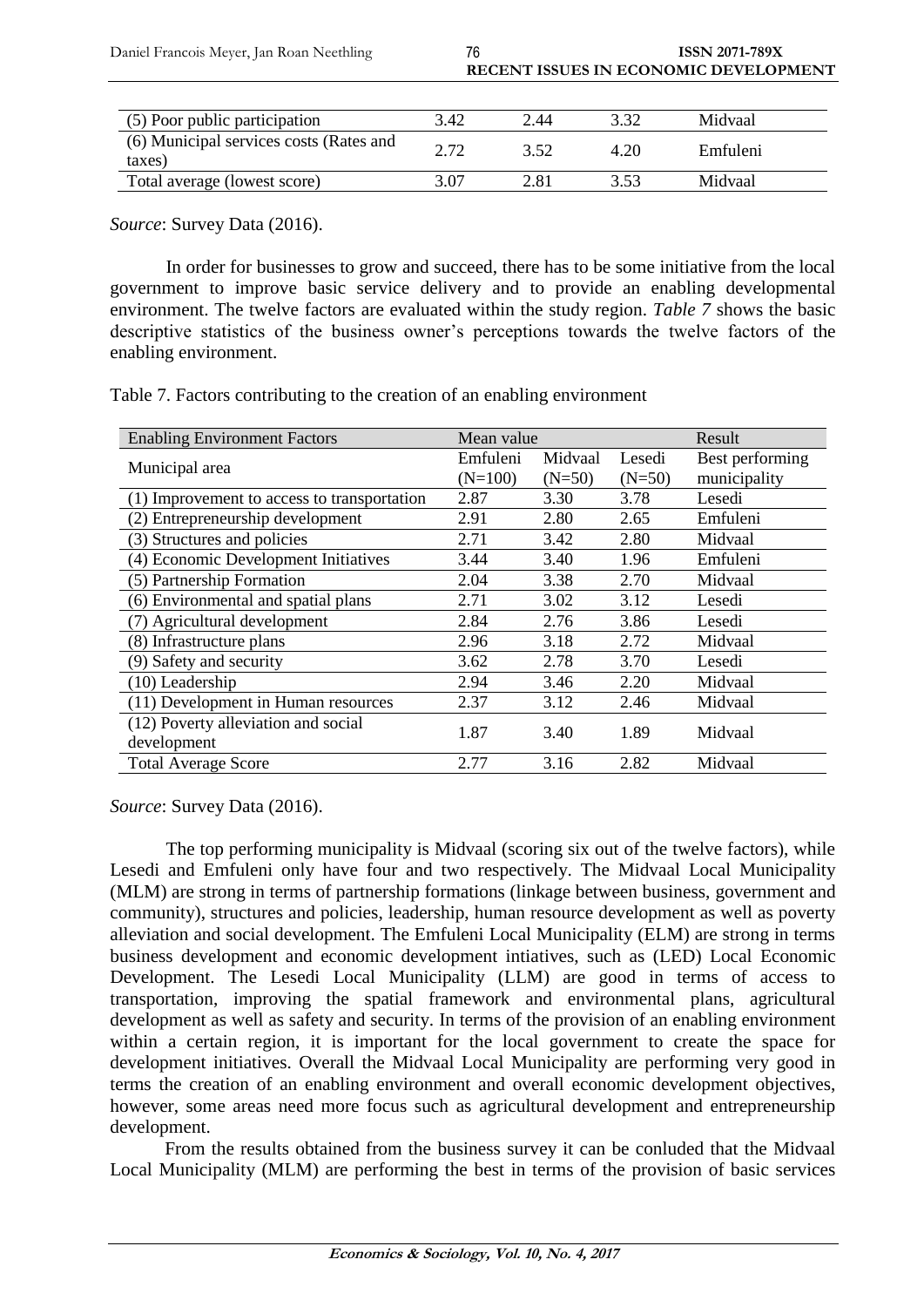and creating the enabling environment for the community. In general the business owners had a more positive opinion on the MLM than on the ELM and LLM due to the excellent service delivery and provision of an enabling environment. Areas for improvement within the Lesedi and Emfuleni Local Municipality may include better partnership formation and quality leadership in order to maintain a degree of improvement on a local economic development sphere. It is thus very important for both the Emfuleni Local Municipality and the Lesedi Local Municipality to improve in terms of poverty alleviation and the development of social services in order to establish the foundation for the enabling environment. In terms of the development indicators as well as the socio-economic indicators for the three local municipalities within the district municipality, it is apparent that the Midvaal Local Municipality (MLM) are doing the best in terms of economic development. *Table 8* is a summary of comparative economic development indicators.

| Indicator                                                | Definition                                                                                                                                                                                                                                                                                        | Best performing<br>municipality                                     |
|----------------------------------------------------------|---------------------------------------------------------------------------------------------------------------------------------------------------------------------------------------------------------------------------------------------------------------------------------------------------|---------------------------------------------------------------------|
| HDI (Human<br>Development Index)<br>Target: Higher 1 HDI | HDI focuses on three dimensions of development<br>including the level of literacy, access to various<br>resources as well as life expectancy. The HDI are<br>therefore a very important indicator in determining the<br>standard of living.                                                       | Midvaal $(0.731)$ $\uparrow$<br>Emfuleni (0.678)<br>Lesedi (0.6711) |
| Gini Coefficient<br>Target: Low ↓ Gini<br>coefficient    | The level of income inequality are usually measured<br>by means of the Gini Coefficient. The Gini coefficient<br>represents a numericl value between 0 and 1, where 0<br>represents a high equal distribution of income.                                                                          | Midvaal $(0.63) \downarrow$<br>Emfuleni (0.63)<br>Lesedi $(0.66)$   |
| Unemployment rate<br>Target: Low ↓                       | The unemployment rate are one of the most often<br>measures used to determine the level of economic<br>activity in an economy. The rate of unemployment<br>represents the amount of people within a specific<br>geographical area who are actively seeking work.                                  | Midvaal $(23.5\%) \downarrow$<br>Lesedi (37.4%)<br>Emfuleni (44.9%) |
| Poverty levels<br>Target: Low ↓                          | Poverty may be defined as a situation whereby a<br>person are unable to meet the basic needs such as<br>healthcare, safe drinkwater, food and shelter. High<br>levels of poverty are usually a refelction of the<br>unemployment rate and the standards of living within<br>a specific community. | Midvaal $(26.5) \downarrow$<br>Lesedi (38.8)<br>Emfuleni (41.7)     |
| Average income per<br>household. Target:<br>High 1       | The average income per household reflects the total<br>amount of revenue received by individual family<br>members devided by the number of family members<br>within a specific geographical area.                                                                                                 | Midvaal (R307.9) 1<br>Lesedi $(R187.6)$<br>Emfuleni<br>(R156.60)    |
| Tress Index. Target:<br>1 <sub>0</sub>                   | The tress index is a representation of the level of<br>speciliazation within a specific region. The higher the<br>tress idex are towards 100 the more speciliazed it is in<br>certain sectors of the economy.                                                                                     | Emfuleni (54.4)<br>Midvaal (38.4)<br>Lesedi (37.7)                  |

Table 8. Comparison of the economic development indicators

*Source*: Own compilation from Global Insight (2016).

From the table it is apparent that the Midvaal Local Municipality (MLM) are better than the other two municipalities in terms of addressing the social issues and problems such as absolute poverty and inequality within the region, indicating that the region have a higher level of development. The Emfuleni Local Municipality (ELM) however, contributes more in terms of key sectors, such as the manufacturing sector, and as a result of low competitiveness with the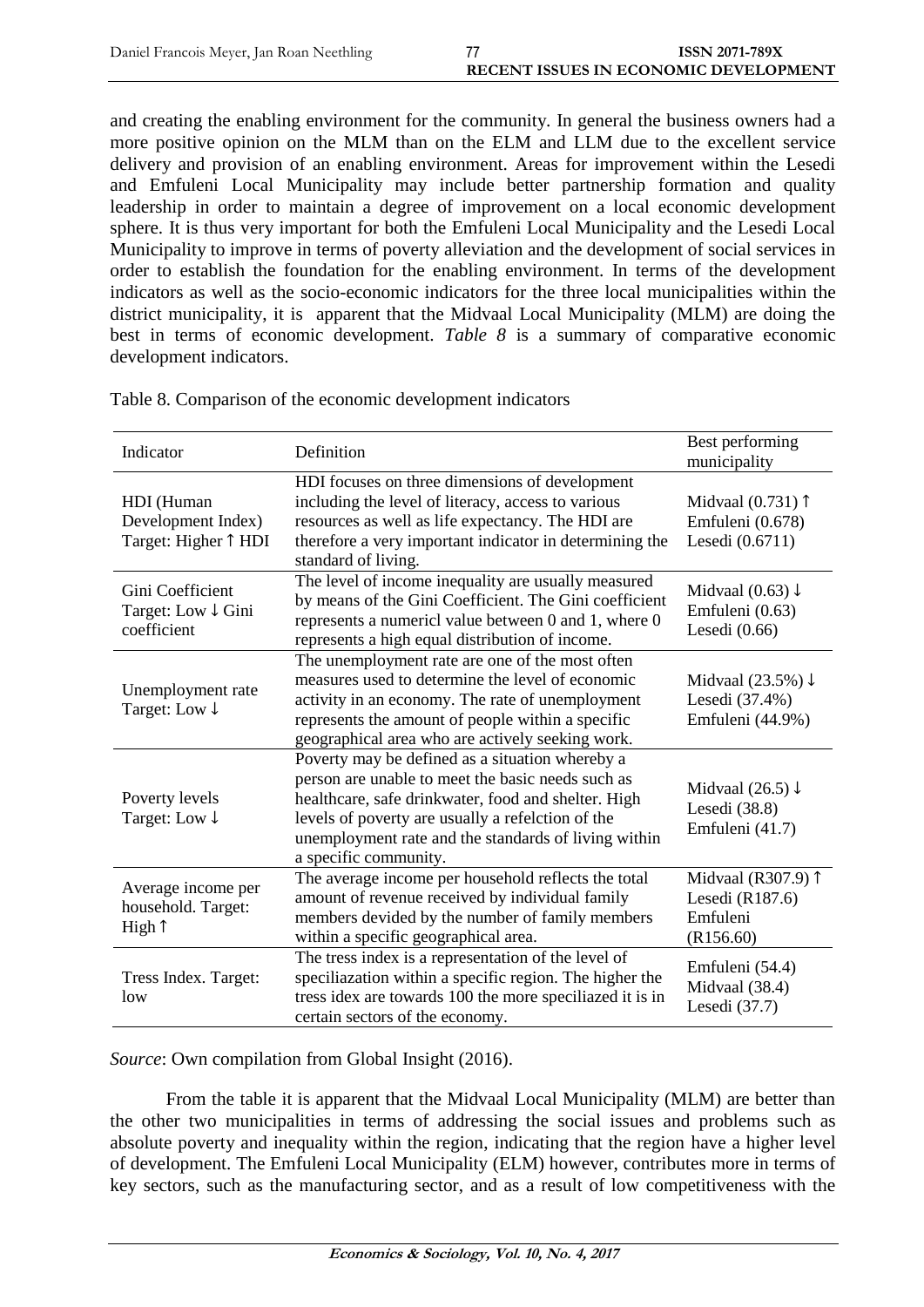global market (Kaplan, 2013) it influences job creation in a negative manner. From the empirical evidence found in the study it was found that in regions where there are high levels of service delivery and provision of an enabling environment, economic development is easier to achieve. Areas for improvement within the Sedibeng District Municipality includes the improvement of the quality of roads and an improvement in infrastructure, especially within the Emfuleni and Lesedi Local Municipal areas. The factors contributing to the creation of an enabling environment, identified by Meyer (2014) revealed that factors can be ranked according to the level of satisfaction, and as such it may be used for future research in local government in order to identify areas of intervention. From the empirical results obtained in the survey it was also found that the municipality with the best performance in service delivery as well as the highest number of factors contributing to the creation of an enabling environment have a significant impact on the overall standards of living and development of the community. The statistics revealed that the Midvaal Local Municipality have the highest level of development in terms of standards of living and economic development, as such, the overall delivery of services and the enabling environment factors are better than those of the Lesedi and Emfuleni Local Municipalities. The study concluded that if the the enabling environment is well provided it will have a significant impact on the overall economic development initiatives such as job creation initiatives and the alleviation of poverty.

#### **Conclusion and recommendations**

According to Porter (2010) it is important for a local economy to have clear partnerships, as it signifies the importance of resource distribution, competencies and future project implementations. LED partnerships should be used in order to enable cooperation between the social actors and the public agencies in a region. As one of the factors contributing to the creation of an enabling environment identified by Meyer (2014), partnership formation is on a moderate performance, and it is ranked  $5<sup>th</sup>$  on the 12 factors contributing to the creation of an enabling environment in the study region. The improvement of partnerships it will have an immediate effect on the way in which the local role players respond to changes in their unique environments. Partnerships are important because it enables valuable resources, it addresses the lack of service delivery in the public sector and it also shares a co-integrated approach towards the socio-economic problems in South Africa (Eloff, 2001).

Leadership by the local government is also important because it illustrates the significance of political management and the improvement thereof (Peters & Nieuwenhuysen, 2012). Adequate leadership qualities are needed in order to manage the wants and needs of the local communities as well as improving the way projects are implemented. Continued improvement is needed in the top management level before bottom management could show any responses to changes in the external environment. The major issue in South Africa is the fact that senior management in government is not showing the adequate leadership skills to improve the current problems South Africa is facing. Incompetency is shown and the lack to respond to any immediate changes are some of the signs that the quality of leadership is not up to standard. Partnership formation and leadership are two of the most important factors contributing to the creation of an enabling environment, because partnership will help in future development projects and the communication thereof. From the results found it was clear that good service delivery and high ranked factors contributing to the creation of an enabling environment have a significant impact on the development of a certain community. Table 8 showed that Midvaal were ahead of the other two local municipalities in terms of the objectives of economic development which means that if service delivery coupled with the factors contributing to the creation of an enabling environment are excellent, it will help improve poverty reduction, inequality and unemployment. In this paper it is clear that if service delivery is at a relatively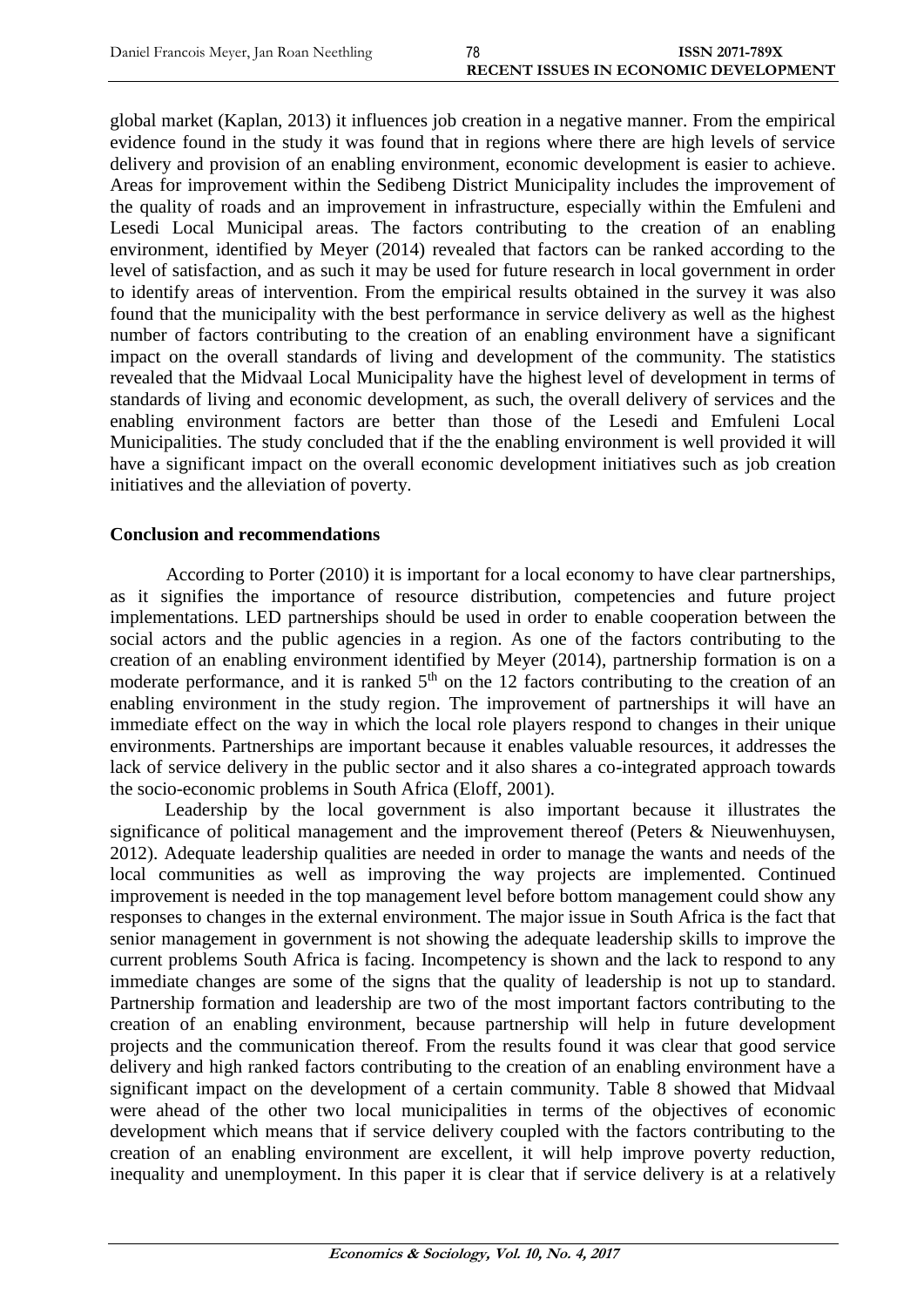high standard, it will have a direct impact on the factors contributing to the creation of an enabling environment and the objectives of economic development.

#### **References**

- Aliber, M. (2003). Chronic poverty in South Africa: Incidence, causes and policies. *World Development*, *31*(3), 473-490.
- Arnold, N. M. (2013). The role of Thulamela Municipality in creating an enabling environment for informal traders in Thohoyandou. *Journal of Management & Administration*, *11*(1), 116-135.
- Bartik, T. J. (2003). *Local economic development policies*. Kalamazoo. Michigan. Upjohn Institute Staff Working Paper no 03-91.
- Bexter, R. (2013). *Role of the South African Mining Industry in South Africa's Growth and Development Plans*. Presentation given at: Harmony Sponsored Investor Forum, 03.25.2013. Chamber of Mines of South Africa.
- Bocken, N. M. P., Short, S. W., Rana, P. & Evans, S. (2014). A literature and practice review to develop sustainable business model archetypes. *Journal of Cleaner Production*, *65*, 42-56.
- Brown, T. & Katz, B. (2011). Change by design. *Journal of Product Innovation Management*, *1*(28), 381-383.
- Carroll, A. & Buchholtz, A. (2014). *Business and society: Ethics, sustainability, and stakeholder management*. Nelson Education.
- Clark, J. (1993). The state and the voluntary sector. *Human Resources Working Papers*, *1*(2).
- D'Amato, A., Henderson, S. & Florence, S. (2009). *Corporate social responsibility and sustainable business*. Greensboro, North Carolina: Centre for Creative Leadership.
- Dasgupta, S., Laplante, B., Meisner, C. M., Wheeler, D. & Jianping Yan, D. (2007). The impact of sea level rise on developing countries: a comparative analysis. *World Bank policy research working paper* (4136).
- Dlamini, L. (2016). *UNDP 2030 Agenda South Africa*. Available online: [http://www.un.org.za/sdgs/2030-agenda/.](http://www.un.org.za/sdgs/2030-agenda/) Date of access: 28 September 2017.
- Eloff, T. (2001). *Partnerships between Business, Government and NGO's – Lessons from the NBI experience*. Paper by Dr Theuns Eloff, CEO of the National Business Initiative, South Africa. The Partnership foundation, July 23 – 24 Washington D.C.
- Enright, M. J. (2003). Regional clusters: what we know and what we should know. *Innovation Clusters and Interregional Competition*, *1*(2), 99-129.
- Global Insight (2016). *Regional Explorer*. Johannesburg.
- Gnyawali, D. R. & Fogel, D. S. (1994). Environments for entrepreneurship development: key dimensions and research implications. *Entrepreneurship Theory and Practice*, *18*(1), 43- 53.
- Good Governance Learning Network (GGLN) (2010). *Ethical Leadership and Political Culture in Local Government*. Available online: [http://ggln.org.za/ggln-solg-report-july2010.pdf.](http://ggln.org.za/ggln-solg-report-july2010.pdf) Date of access: 19 May 2016.
- Goulas, E. & Zervoyianni, A. (2012). *Economic growth and crime: Does uncertainty matter?* The Rimini Centre for Economic Analysis Working Paper No. 51, Rimini.
- Helmsing, A. H. J. (2003). Local economic development: New generations of actors, policies and instruments for Africa. *Public Administration and Development*, *23*(1), 67-76.
- Hindson, D. & Meyer-Stamer, J. (2007). *The local business environment and local economic development: Comparing Approaches*. Duisberg: Mesopartner.
- Huggins, R., Izushi, H., Prokop, D. & Thomson, P. (2014). Regional competitiveness, economic growth and stages of development. *Journal of Economics and Business*, *32*(2), 255-283.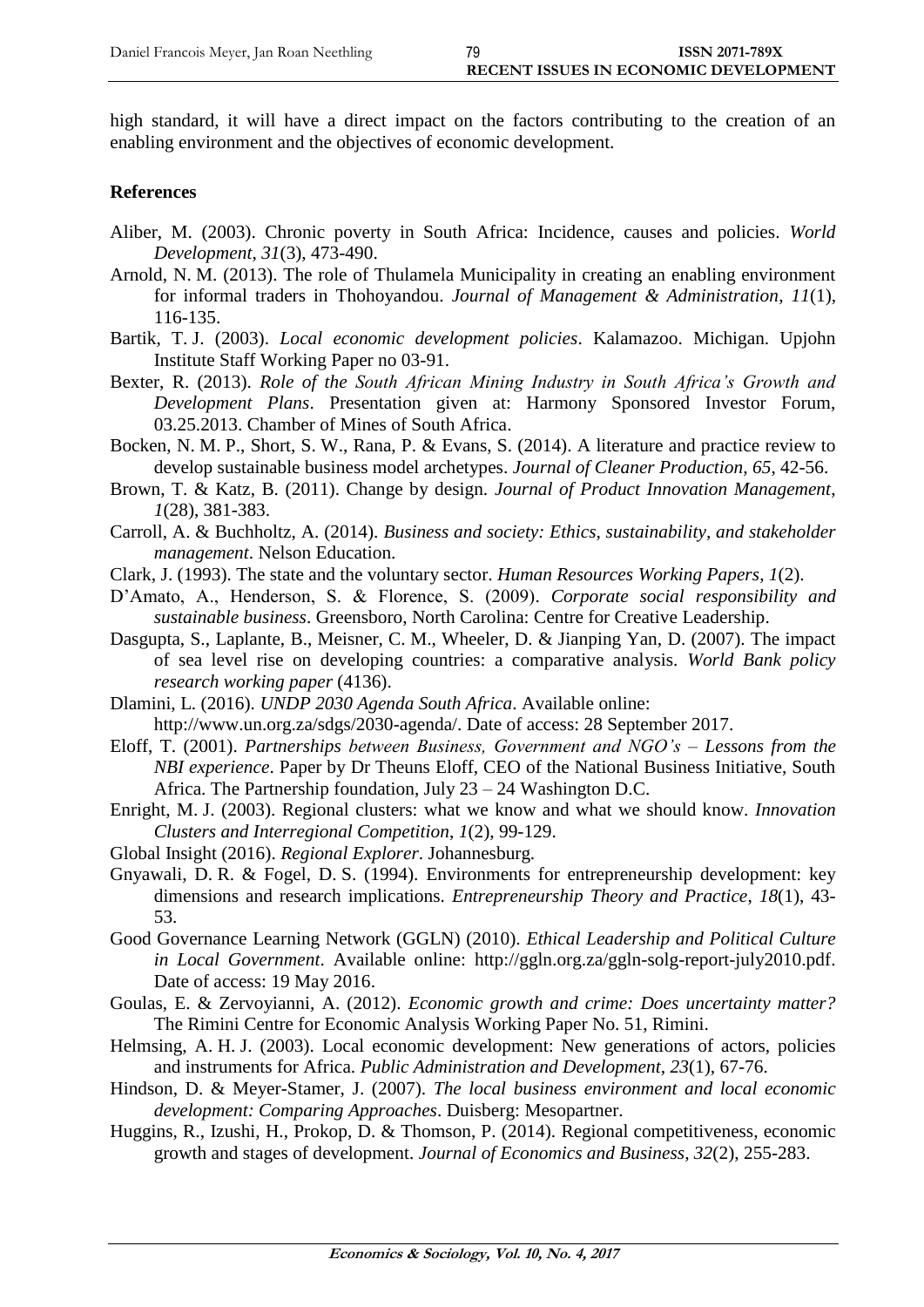- Human Resource Development South Africa (HRDSA) (2014). Draft strategy for discussion 2010-2030. Pretoria: Government Printers.
- Humphreys, P. C. (2007). Improving Public Service Delivery. *Institute of Public Administration*, *1*(7), 1-90.
- International Labour Office (ILO) (2010). A Skilled Workforce for Strong, Sustainable and Balanced Growth A G20 Training Strategy. Geneva: International Labour Office.
- International Labour Organisation (ILO) (2014). Local Economic Development (LED). Available online: [http://www.ilo.org/empent/areas/local-economic-development-led/lang-](http://www.ilo.org/empent/areas/local-economic-development-led/lang--en/index.htm) [en/index.htm.](http://www.ilo.org/empent/areas/local-economic-development-led/lang--en/index.htm) Date of access: 1 June 2016.
- Kaplan, D. (2013). CDE Focus: Policy Gridlock? Comparing three proposals made in three economic policy documents. Available online: http://www.cde.org.za/wpcontent/uploads/2013.pdf. Date of access: 10 July 2016
- Kessides, C. (1993). The contributions of infrastructure to economic development: a review of experience and policy implications. *World Bank Publications*, *1*(2), 1-15.
- Leibbrandt, M., Woolard, I., McEwen, H. & Koep, C. (2010). *Employment and inequality outcomes in South Africa*. University of Cape Town: Southern Africa Labour and Development Research Unit.
- Leigh, N. G. & Blakely, E. J. (2013). *Planning local economic development: Theory and practice*. 5<sup>th</sup> ed. New-York: SAGE Publications, Incorporated.
- Lizińska, W., Marks-Bielska, R., Babuchowska, K., & Wojarska, M. (2017). Factors contributing to the institutional efficiency of local governments in the administrative area. *Equilibrium. Quarterly Journal of Economics and Economic Policy*, *12*(2), 339-353. doi: 10.24136/eq.v12i2.18
- Mahlangu, S. M. (2013). *The Developmental Role of Social Work in Local Government in the City of Tshwane Metropolitan Municipality* (CTMM) (Doctoral dissertation, University of Pretoria).
- Marais, L. (2012). LED and partnerships: critical reflections form South Africa. *Journal of Development and Administration*, *2*(1), 88-102.
- Mashamaite, K. (2014). Public Service Delivery Protests in a Democratic South Africa: A Dilemma for Local Municipalities. *Mediterranean Journal of Social Sciences*, *5*(25), 231- 237.
- Meyer, D. F. (2014). Local government's role in the creation of an enabling developmental environment. *Administratio Publica*, *22*(1), 24-46.
- Meyer, D. F. & Keyser, E. (2017). *Formulation and validation of an enabling developmental environment scale (EDES) for local economic development (LED)*. NWU Vaal Campus, Vanderbijlpark, South Africa (Draft paper under review)
- Meyer, D. F., Meyer, N. & Neethling, JR. (2016a). Perceptions of Business Owners on Service Delivery and the Creation of an Enabling Environment by Local Government. *Administratio Publica*, *24*(3), 52-73.
- Meyer, N., Meyer, D. F., & Molefe, K. N. (2016). Barriers to small informal business development and entrepreneurship: the case of the Emfuleni region. *Polish Journal of Management Studies*, *13*(1), 121-123.
- National Treasury (2015). *Provincial budgets and expenditure review: 2010/11 – 2016/17*: Chapter 5: Social Development. Pretoria: Government Printers.
- Nonaka, I. (1994). A dynamic theory of organizational knowledge creation. *Organization Science*, *5*(1), 14-37.
- Perkins, P. (2011). The role of economic infrastructure in economic growth: building on experience. *Focus*, *60*(1), 24-33.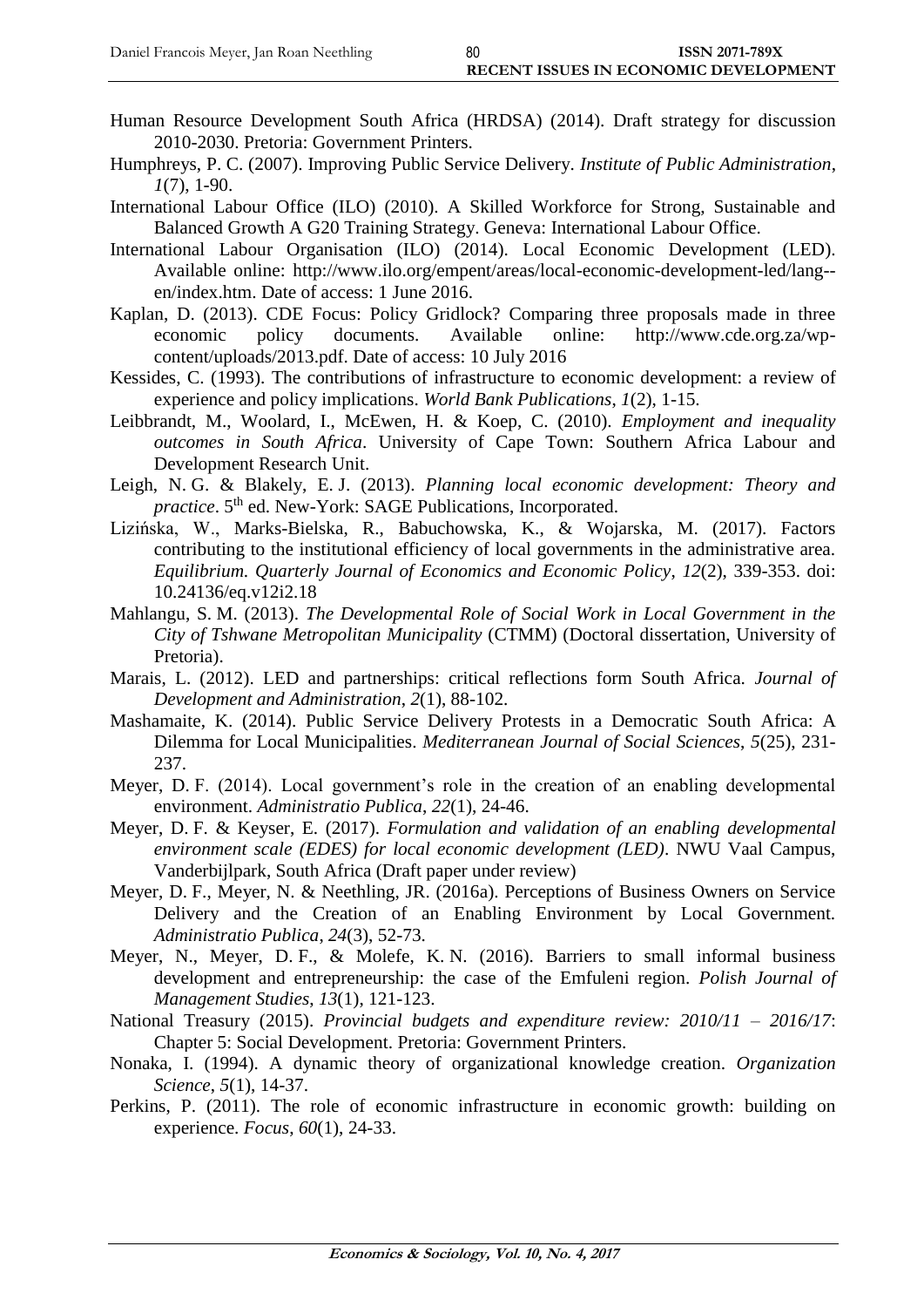- Peters, S. & Van Nieuwenhuyzen, H. (2012). *Understanding the Dynamics of the Capacity Challenge at Local Government Level*. Technical Report: 2013/14 Submission for the Division of Revenue.
- Porter, J. (2010). *Best practices in local development*. LEED Programme of the Organisation for Economic Co-operation and Development (OECD).
- Pretorius, D. & Schurink, W. (2007). Enhancing Service Delivery in Local Government: The Case of A District Municipality. *Journal of South African Human Resource Management*, *5*(3), 19-29.
- Provincial Treasury (2012). *Infrastructure development in South-Africa and Gauteng*: Quarterly Bulletin of the Gauteng
- Rajnoha, R., Lesníková, P. (2016). Strategic Performance Management System and Corporate Sustainability Concept. *Journal of Competitiveness*, *8*(3), 107-124. DOI: 10.7441/joc.2016.03.07
- Republic of South-Africa (1996). *The Constitution of the Republic of South-Africa, Act 108 of 1996*. Pretoria: Government Printers.
- Republic of South-Africa (1998). *White paper on Local Government*. Department of Constitutional Development. Pretoria: Government Printers.
- Republic of South-Africa (2000). *Municipal Systems Act, Act no 32 of 2000*. Pretoria: Government Printers.
- Rodrigues-Pose, A. & Tijmstra, S. (2005). *Local Economic Development as an alternative approach to economic development in Sub-Saharan Africa*. A report for the World Bank. World Bank. Washington.
- Rogerson, C. M. (1999). Local economic development and urban poverty alleviation: the experience of post-apartheid South Africa. *Habitat International*, *23*(4), 511-534.
- Rogerson, C. M. (2010). Local economic development in South Africa: strategic challenges. *Development Southern Africa*, *27*(4), 481-495.
- Rogerson, C. M. (2011). *Tourism and Local Economic Development: Issues for local government*. University of Johannesburg: School of Tourism and Hospitality.
- Rydin, Y. & Pennington, M. (2000). Public participation and local environmental planning: the collective action problem and the potential of social capital. *Local Environment*, *5*(2), 153- 169.
- Schmidt, D. (2008). Reflections on local government creating a more viable and relevant vision for local government. *Local Government Bulletin*, *10*(1), 12-15.
- Sebugwo, M. (2011). Service delivery protests in South Africa: Lessons for municipalities. *The Transformer*, *17*(3), 17-18.
- Sedibeng District Municipality (2016). *Spatial Development Framework 2015*. Available online: [http://www.sedibeng.gov.za/a\\_keydocs/sdf\\_2015/20151102\\_final\\_sdm\\_sdf.pdf.](http://www.sedibeng.gov.za/a_keydocs/sdf_2015/20151102_final_sdm_sdf.pdf) Date of access: 10 June 2016.
- Shah, A. & Shah, S. (2009). The new vision of local governance and the evolving roles of local governments. *Journal of Public Administration*, *3*(1), 2-15.
- Shuaibu, M., & Oladayo, P. (2016). Determinants of human capital development in Africa: a panel data analysis. *Oeconomia Copernicana*, *7*(4), 523-549. Doi: 10.12775/OeC.2016.030
- Sibisi, S. (2009). *Brushing against the grains of history: Making local economic development work in South Africa*. Development Planning Division, Working paper series no 5. DBSA, March 2010. Midrand.
- Slávik, Š, Zagoršek, B. (2016). Relationship between Business Strategy and Business Model Studied in a Sample of Service Companies. *Journal of Competitiveness*, *8*(4), 72-84. DOI: 10.7441/joc.2016.04.05